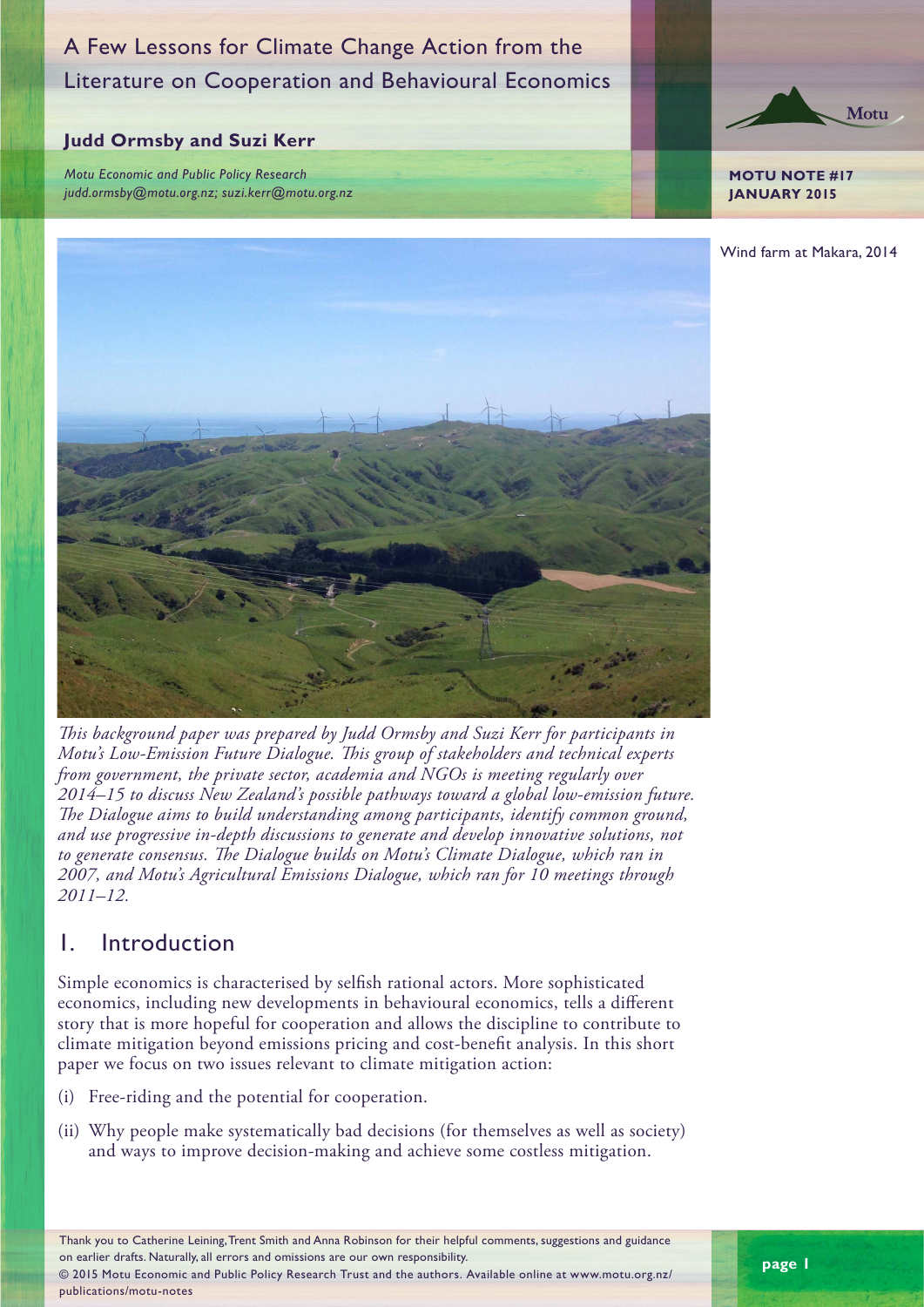

## 2. Free-riding and the Potential for Cooperation 2.1. Climate Change as a Free-Rider Problem

Most weekends I (Judd) like to drive out to Makara Beach, about a half-hour drive from where I live. I like to sit in the café, order a cheese and onion toasted sandwich, drink coffee and eat chips. It's an enjoyable way to spend a Sunday. But it's likely one of the most emissions-intensive ways to spend my time. I know climate change is a problem. I know that it makes economic sense for us to mitigate. I know that climate change might even alter my enjoyment of trips to Makara or lower my future earnings through its effect on the economy in general. But I also know that whether or not I go out to Makara will make no detectable difference to the Earth's climate. My carbon emissions may be high, but they are a drop in the ocean of global emissions. When mitigating my carbon emissions is costly, I have an enormous incentive to "free-ride". The cost could be in terms of money, in the case of investing in a solar panel for my home, or it could be in terms of the quality of my leisure, in the case of my visits to Makara.

This is the nature of a free-rider problem: the fruits of our individual labours are distributed among many, so that the individual benefit – our slice of our own labour – is small. Thus, simple economic theory would predict that we all end up behaving individually in a way that makes us worse off as a group.

In the next section we will explain the standard solution to free-rider problems like these and why it isn't available to climate change. Then in section 2.3 we explain the evidence for altruism, which helps dampen free-riding. In the second part of this short paper, section 3, we look at some reasons why people can make truly bad decision – not just for bad for society but bad for themselves. This allows the possibility of mitigation that is costless, and we suggest some ways in which we might achieve this.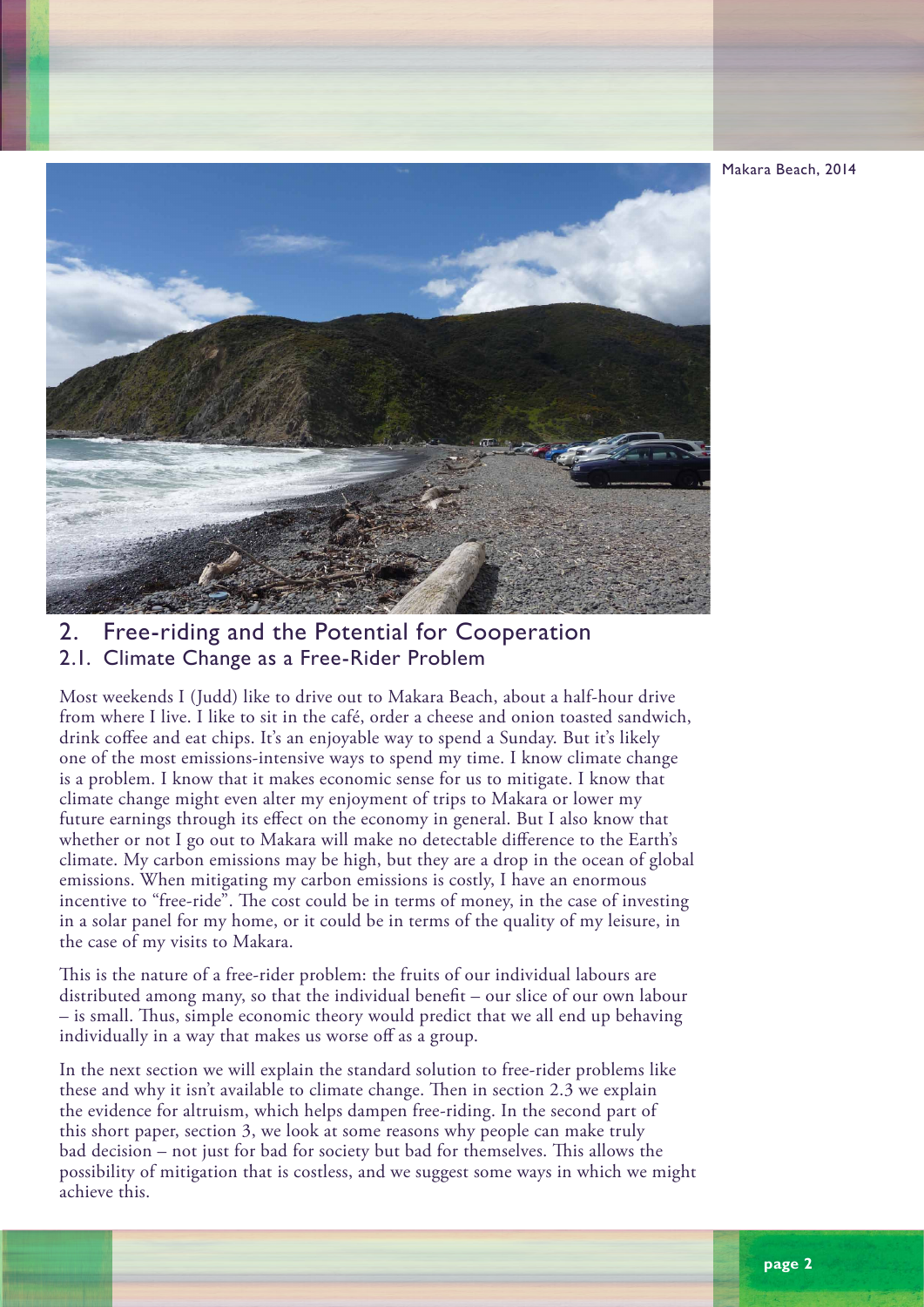## 2.2. A Standard Solution: Regulation by an External Authority

The standard solution to free-rider problems is regulation by an external authority.<sup>1</sup> This could be in the form of price signals that "internalise" costs and benefits of actions, e.g. a tax on bad behaviour, a subsidy for good behaviour or a cap-andtrade programme. Or it might be in the form of strict rules that directly prohibit certain behaviours or technologies. In the case of climate change, we could have rules restricting the types of vehicles we can drive, or building standards requiring insulation in our homes.

The key component of the "standard" solution is that the regulation (of whatever form) is enforced by an external body. For example, New Zealand fisheries also suffer from externality problems, and so the New Zealand government regulates fisheries to protect fish stocks. But since climate change is a *global* problem, the standard solution is not possible: we don't have a global external authority – there simply is no world government. The closest thing we have to an external authority is the United Nations, but it isn't a world government because, among other things, it has limited power to enforce its resolutions and sanctions. Does this mean we are doomed to complete inaction?

### 2.3. Evidence on Voluntary Cooperation

The assumption that people will free-ride unless there is an external enforcer has become known as the *zero contribution thesis*. The idea is not new: many people interpret Thomas Hobbes' "state of nature", where the life of man is "solitary, poor, nasty, brutish, and short", as the result of some sort of cooperation problem that government is required to solve. However, a large body of experimental evidence from the behavioural economics and psychology literature contradicts the zerocontribution thesis. In fact, it is well established that in many situations people do manage – to an extent – to cooperate and get out of the state of nature without an external enforcer.

Before we explain the results of the experimental literature, it is helpful to give a basic outline of the laboratory games used to derive them. One example of a game used to test experimentally for cooperation is a public goods game. In a public goods game, a number of people are given an endowment of money and can choose to contribute any portion of this to a pot. The amount of money in the pot is then doubled and distributed equally among all the players – regardless of how much (if anything) each player contributed to the pot. This game is played once. Here the pot could be seen as analogous to greenhouse gas mitigation. Contributing to the pot is costly but efficient (it can make us all better off), yet because all the benefits are distributed equally it is not in any individual's narrowly defined self-interest to contribute.

To make this clear, consider that you are playing this game in a group of five. Suppose we give everybody an endowment of \$10 and each person is allowed to put any portion of this money into the pot. The money in the pot is then doubled and distributed equally among the five people. Regardless of what others do, you get only 40 cents back on every dollar you put in, so a self-interested person would put no money in the pot. If everybody reasons the same way, nobody puts any money  $in -$  as predicted by the zero-contribution thesis – and everyone is left with the \$10

1 Where the likely benefits from addressing free-riding are large enough to offset the cost of creating and enforcing regulation.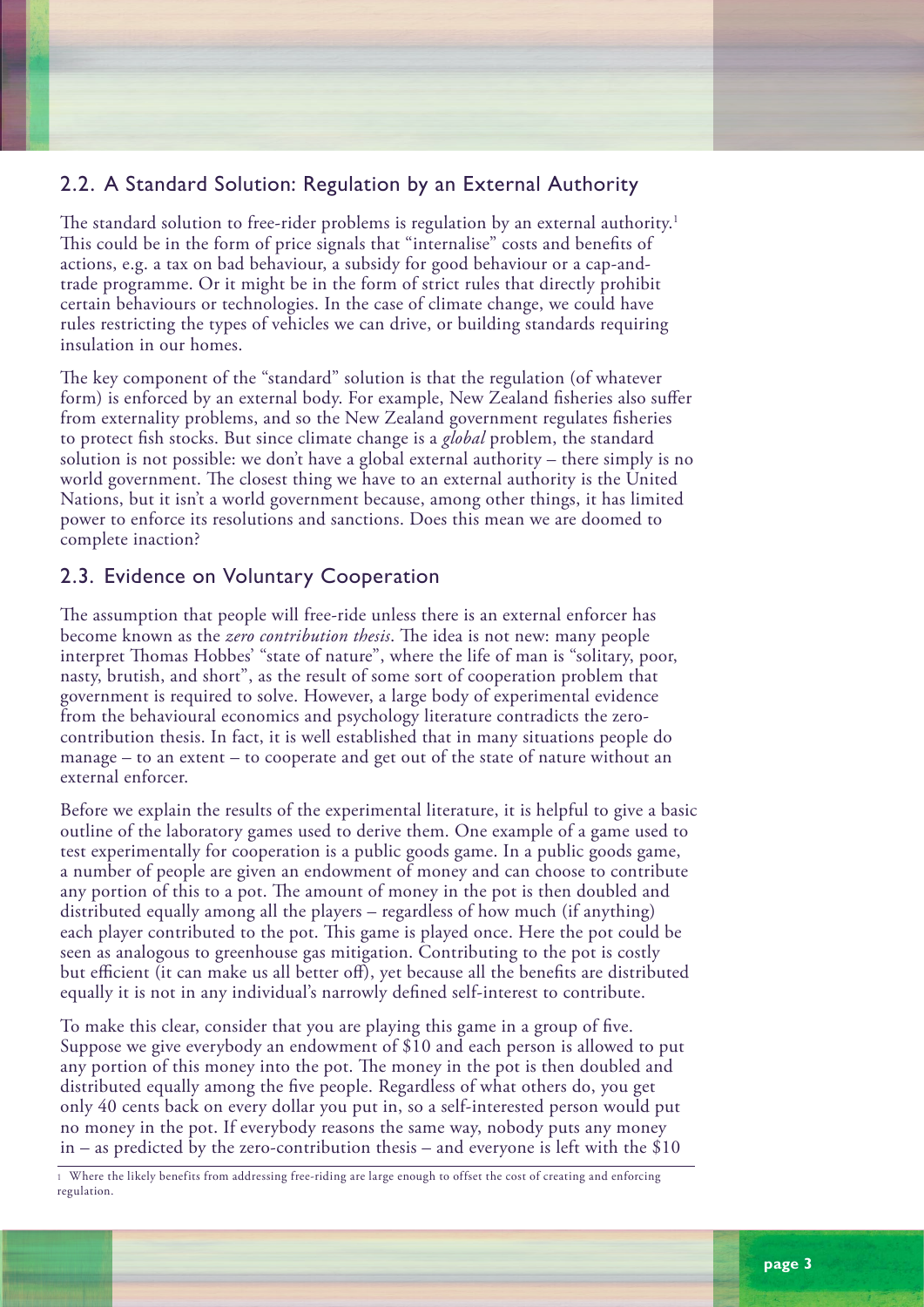they started with. But if everybody had instead acted cooperatively and donated the full \$10, then there would be \$10  $\times$  5 = \$50 contributed to the pot, which is then doubled to \$100 and given back to all participants as \$20 each. So if everyone acted cooperatively, they would all be twice as well off.

Drawing on previous summaries of the experimental literature on cooperation, such as Ostrom (2000, 140) and Chaudhuri (2011), we summarise the results we think are most relevant to climate mitigation:

- (i) The empirical results show that on average people contribute 40–60 percent of their endowment. This first finding contradicts the zero-contribution thesis. People do, in fact, manage a level of cooperation when narrow self-interest would suggest otherwise. However, people do not cooperate fully and so do not completely escape the "state of nature".
- (ii) When we see others cooperating, we are more likely to cooperate ourselves. This is because most of us are conditional cooperators. That is, we are willing to cooperate provided that others do so as well. People respond to social norms – people like to fit in and "no one wants to be a sucker". This suggests that, in a repeated situation such as climate mitigation, as more people are seen to mitigate we are likely to get a positive feedback loop – more people will believe that others are mitigating and hence more people will mitigate.2 This could make the job of national governments and the United Nations easier – as they foster some mitigation, this could create a virtuous circle.
- (iii) Context matters: cooperation rates depend on "framing". Things that shouldn't affect a completely self-interested and perfectly rational person (in the narrow economic sense) do affect real people's behaviour. For example, people are less cooperative when they interact via a computer instead of face to face, partly because when they interact face to face they can shame each other into cooperating, and partly because when we can identify who will benefit from our actions we are more likely to be generous. Hence generosity can be influenced! Emissions could be reduced by changing social norms so that people start to feel social pressure to reduce their emissions and put pressure on others to do the same. The best way to change social norms is never obvious, but we will provide one example in section 3.3 on default choices.
- (iv) Cooperation can even occur among narrowly self-interested rational people if the game is to be played indefinitely. In repeated games, people consider not only their immediate pay-offs but also the effect of their behaviour on others' future cooperation, which affects their future pay-offs. The existence of generosity and reciprocity makes this cooperation easier to create and sustain.

These results raise three questions for design of policies and actions:

- (i) How can we develop climate-friendly social norms?
- (ii) How can we make climate action more visible to trigger the power of social norms?

(iii) Can we change the context in which people mitigate to stimulate cooperation?

2 This can also work in the opposite direction – where the absence of mitigation means that fewer and fewer people cooperate.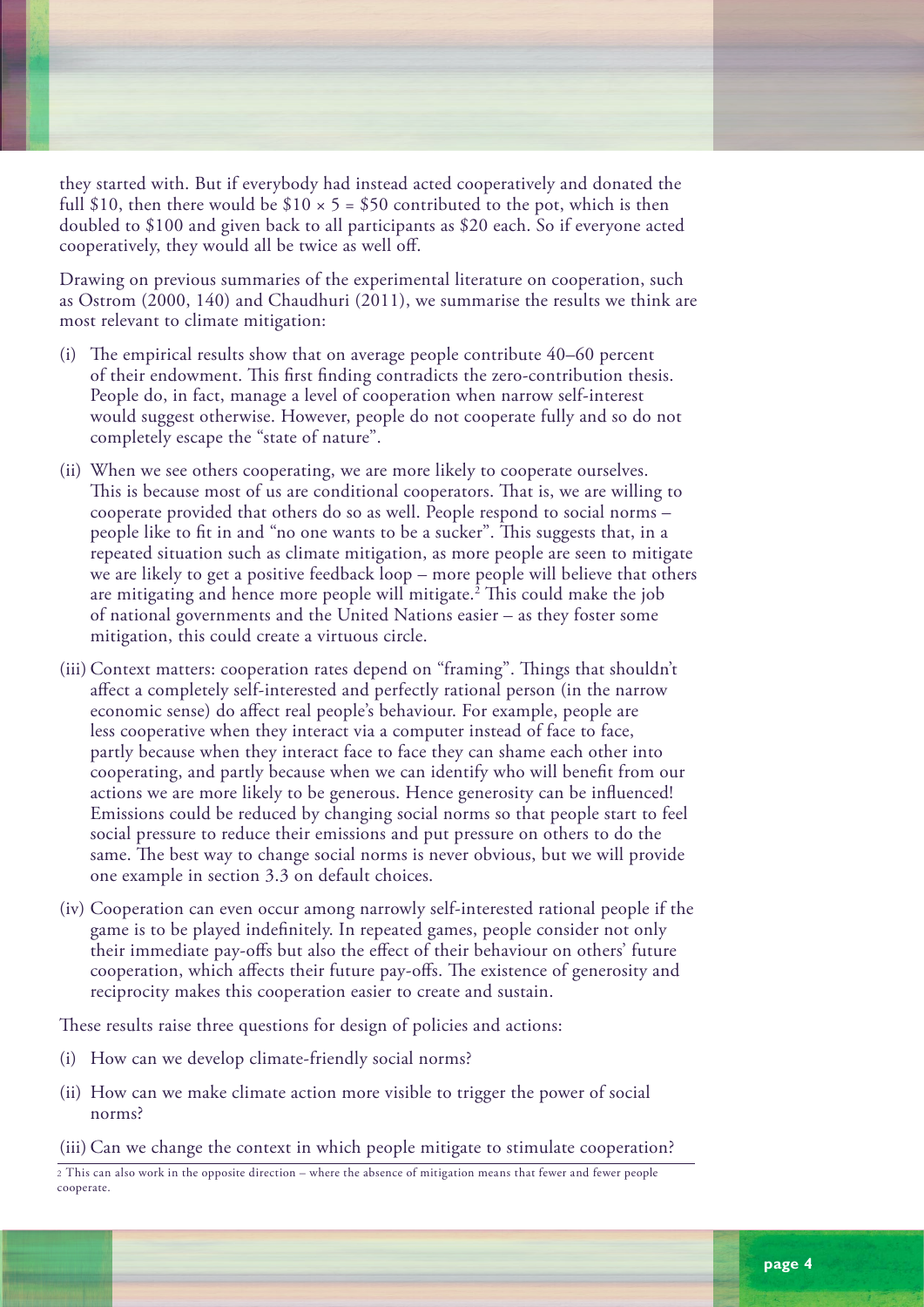Makara Beach, 2014



## 3. Bad Decisions

Suppose Tom is shopping for a car. He has narrowed his choice down to two alternatives: a Clunker and an Eco-car. The Eco-car is more economical and will save him \$10,000 in fuel over the next 10 years but will cost \$2,000 more than the Clunker. Tom decides to buy the Clunker.3

Was Tom's decision a bad decision? After all, it *seems* to make him worse off in the long run. A dyed-in-the-wool neoclassical economist will argue that Tom has what economists call a high discount rate: he has a strong preference for current consumption rather than future consumption, and hence saving \$2,000 now versus \$10,000 over the next 10 years is actually in his best interest. According to the neoclassical economist, if Tom's well-meaning father was to step in and somehow force Tom to buy the more expensive Eco-car, then Tom would be made worse off. In contrast to neoclassical theory, behavioural developments in economics (which are now essentially mainstream) suggest that for a whole host of reasons Tom's decision could indeed make him worse off.

Because people make bad decisions – and not just "bad for society" in the case of my visits to Makara, but bad for the individual – there are some ways for people to mitigate greenhouse gas emissions that don't make them worse off. I will talk about some of the systematic errors that people make, discuss the particular example of energy-cost myopia, and then talk about how we can help people change these behaviours.

#### 3.1. Bounded Rationality

Where neoclassical economics assumes that we are very good at computing costs and benefits, taking into account the passing of time and the probabilities of various events occurring, insights in behavioural economics show that we often struggle

3 This example is adapted from Nordhaus 2013, 267–271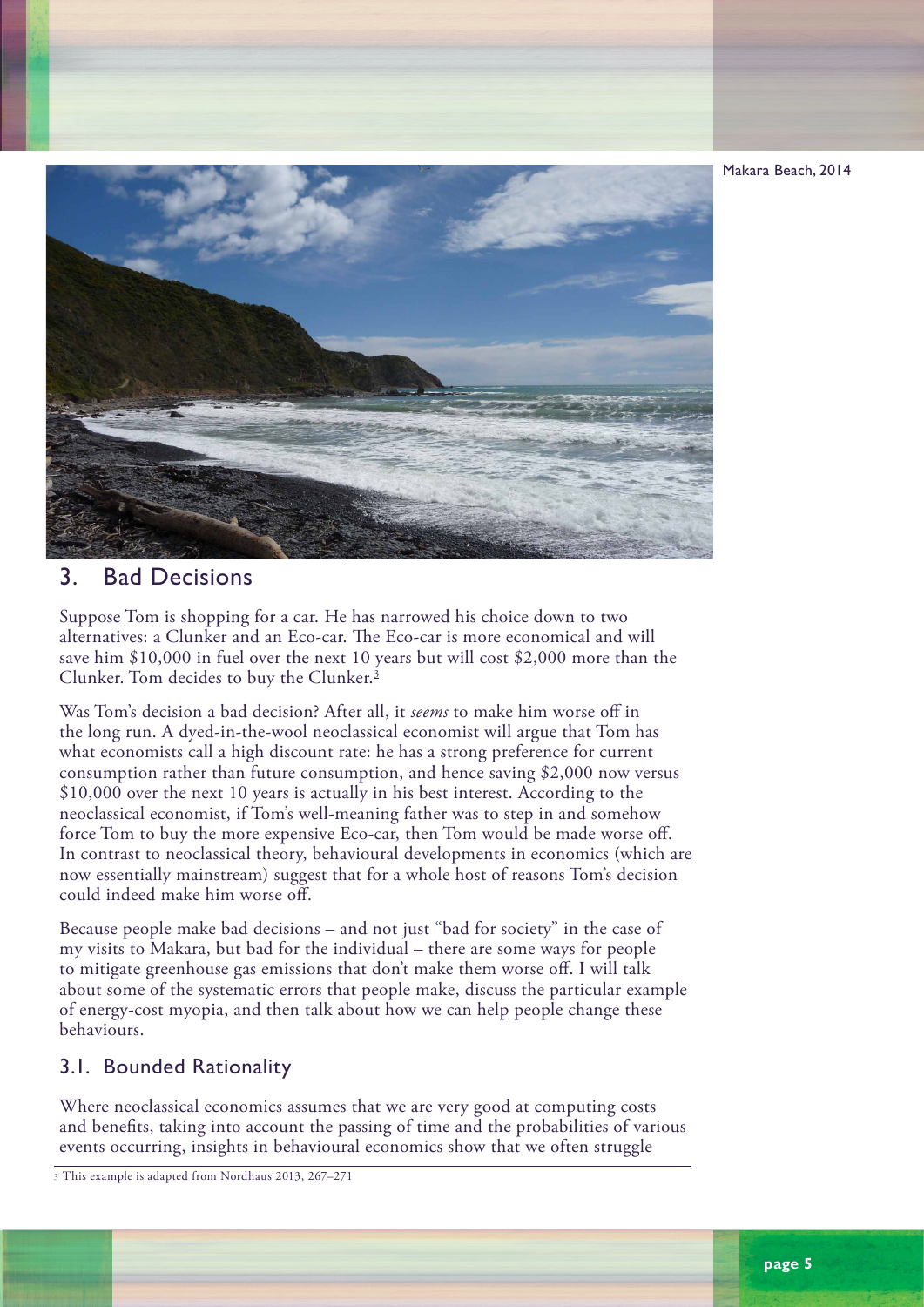to do these things and can make systematic errors of judgement. The literature on bounded rationality is vast and interesting – there are lots of different ways in which we make systematic errors. Examples include the way people look for patterns and read causality into random processes, and how people are much more likely to buy insurance immediately after an earthquake despite there being little change in the probability of a big earthquake striking. For simplicity, we want to give you a taste of the different things a "perfectly rational" person might want to consider when buying a car.

Suppose, in our example above, Tom can borrow money cheaply by topping up his mortgage, say at a rate of 7 percent. For those of you versed in finance, you will know that it is easy to show that borrowing \$2,000 at 7 percent to earn \$10,000 over the next 10 years is a profitable investment – Tom can make himself unambiguously better off.4 However, Tom may just not consider this possibility when he buys his car, or he may not bother to perform the calculation. Moreover, the fuel savings he makes in the future are uncertain: among other things, they depend on what petrol will cost and how much Tom will drive; and how much Tom will get for the car if and when he sells it. This makes the calculation even more difficult – should Tom get out a spreadsheet, make a financial model of his investment and subject it to serious sensitivity analysis about future fuel prices and kilometres driven? With a 7 percent borrowing rate and a \$10,000 expected return, when Tom does this he'll probably find that only in very extreme scenarios will it make sense to buy the Clunker. But when he's standing in the shop making his decision, will he think about it? Clearly a lot of us wouldn't.

#### 3.2. Time Inconsistent Preferences

Consider a choice between being given half a box of chocolates now and a full box of chocolates a week from now. Many people when given this choice prefer to receive half a box of chocolates now. But when we get them to consider the choice between half a box of chocolates a year from now and a full box of chocolates a year and one week from now, many people choose the full box of chocolates a year and one week from now. In both cases people are being asked to wait a week to receive a full box of chocolates instead of a half-box. People who switch their decisions – and a lot of us do – do not discount consistently over time.

One way of viewing this result is that in the near term we are in a "hot state" – when we can see and smell the half-box of chocolates in front of us – and we find it very hard to make short-run sacrifices. But when we are in a "cold state" and thinking over the longer term, we find it much easier to resist temptation and make sacrifices to do what makes us better off overall. Relating back to our initial example, it is possible that Tom finds it hard to resist the \$2,000 up-front discount of the Clunker even though the Eco-car would really would make him better off.

### 3.3. Default Choices

People have a tendency to take the default option. A classic example is organ donation. Consider a system where, when filling out an organ donation form there is a box marked "tick if you would like to donate your organs when you die". Now

4 A simple way to show this is that after 10 years, if Tom has made no repayments on his loan it will have grown to approximately \$3,900 – far less than the \$10,000 in fuel savings. In fact, since the \$10,000 in fuel savings will occur over the course of the next 10 years (it will not all occur at the end of the period), this means that Tom's net savings will be even greater than that suggested here.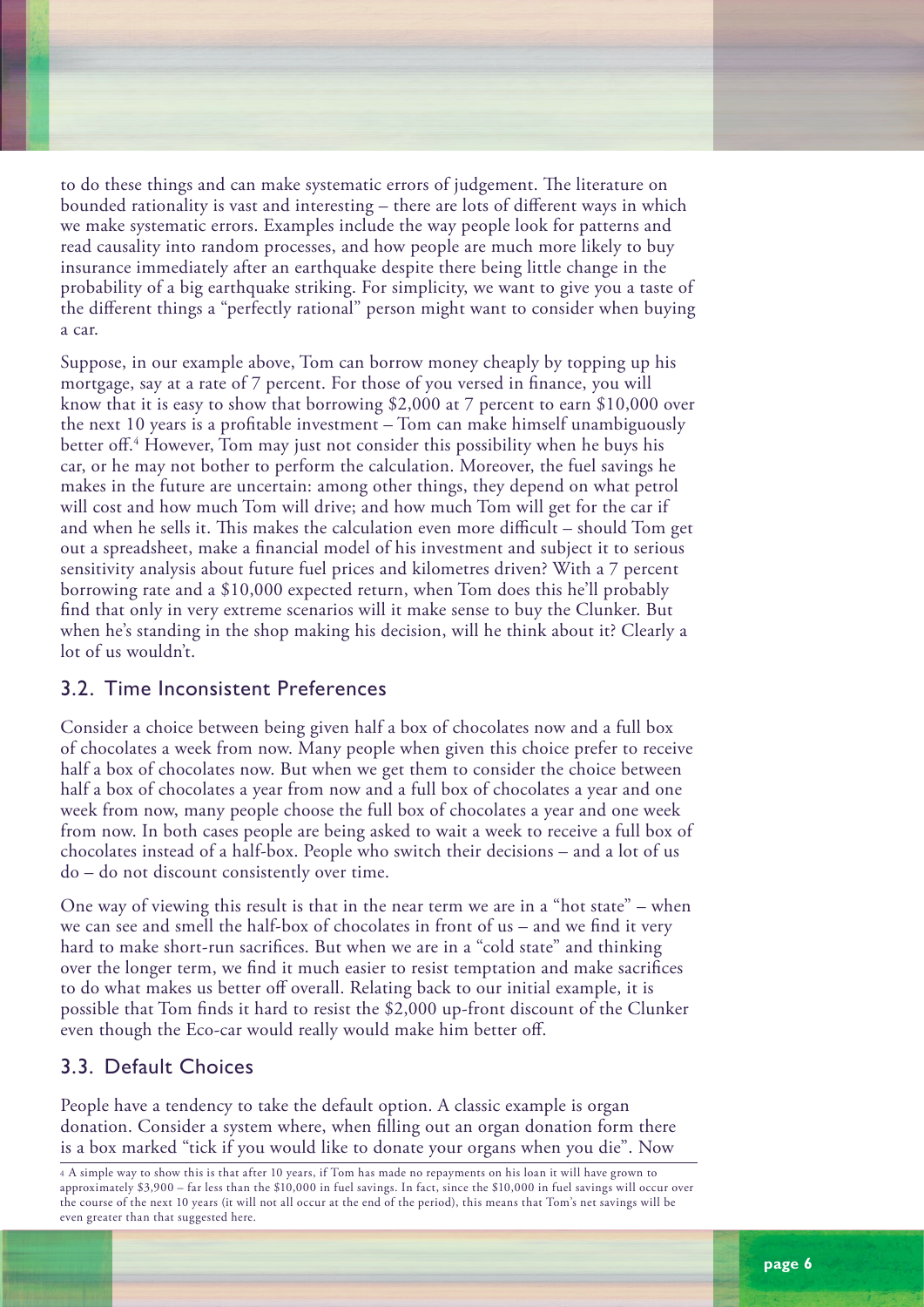consider the same form except that instead it reads "tick if you do not want to donate your organs when you die". In the first case the default is not to donate organs, while in the second case the default is to donate organs.



#### **Figure 1. The effect of default choices on organ donation. (Reproduction of figure from Johnson and Goldstein, 2003.)**

**Figure** *1* shows a number of European countries. For the countries on the left in light grey, the default is not to donate organs. That is, people must actively tick a box (or similar) saying that they would like to donate organs. These countries have low organ donations. For the countries on the right in black, the default is "presumed consent". If you do not want to donate organs then you have to actively tick a box saying so. The differences between the "opt-in" and "opt-out" schemes are striking. This is especially so when you consider that countries like the Netherlands launched a large campaign to get people to donate and achieved little, while countries like Hungary do not have such campaigns and have achieved high donation rates.<sup>5</sup>

The results of this literature are striking. Very simple and costless changes in systems that do not seem to impact directly on people's freedom to choose – after all, changing a form is relatively easy – can have massive impacts on what people actually choose. Innovative ways of applying this to reducing greenhouse gas emissions could potentially achieve a lot at little cost if we made the default choice the lowemission choice. For example, if you want to offset your emissions with air travel, you currently have to opt in by checking a box. If we instead structured air fares so that the default is to pay for the emission offsetting, then the "default" theory suggests people would be much more likely to pay to mitigate.

5 If you are worried that there might be other differences between these countries, research has been carried out looking at a larger pool of countries and controls for this – as well as controlled experiments that have the same result. See, for example, Johnson and Goldstein (2003).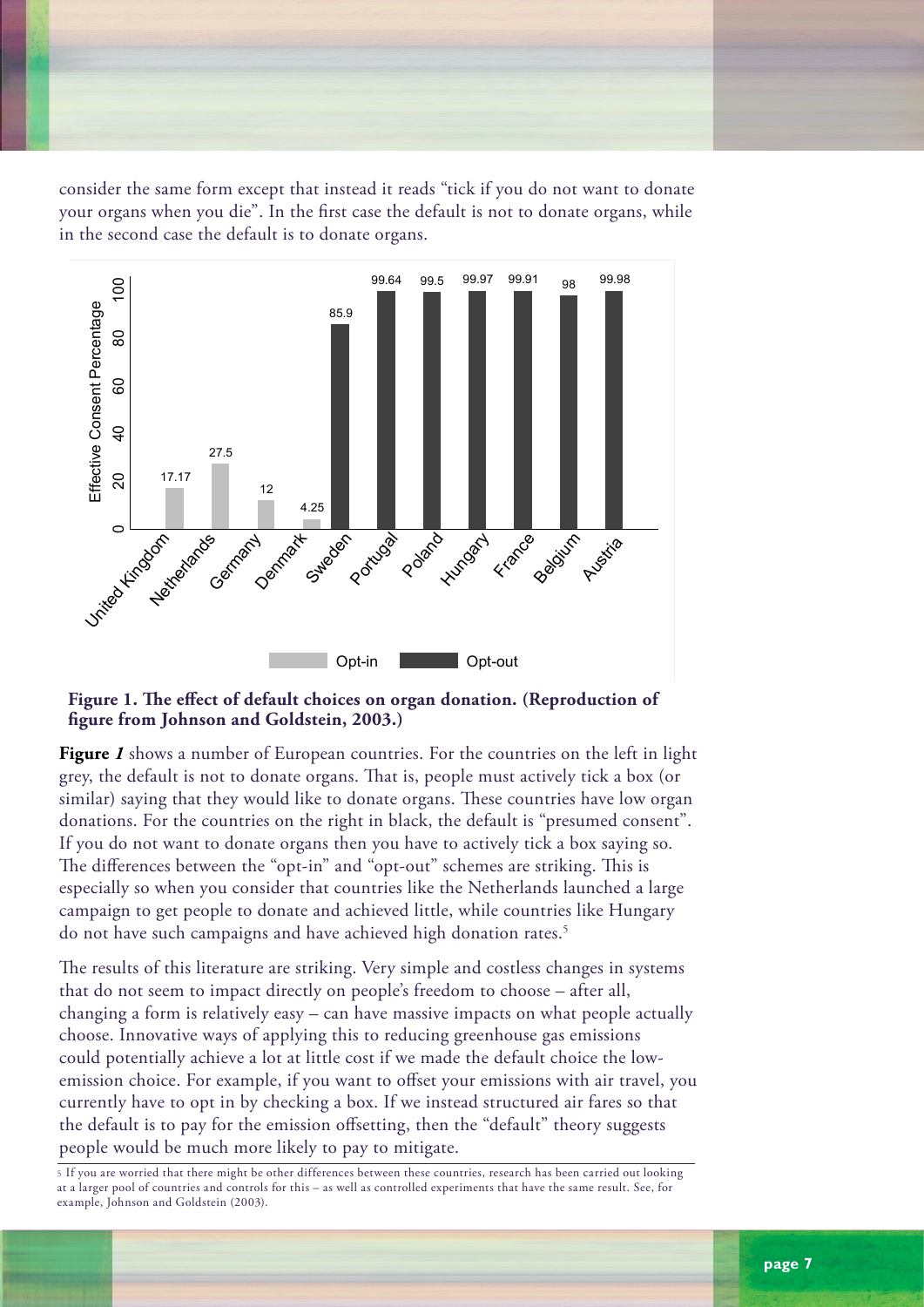Other examples that spring to mind include having plumbers install a waterconserving showerhead unless instructed otherwise, and having electricians install timers on hot water cylinders that heat water only during non-peak use times.

One final point that deserves mentioning is that defaults may affect social norms, not just individual behaviour. Davidai et al. (2012) compare the attitude of people across countries with different opt-in versus opt-out defaults for organ donation. They find that people in opt-in countries view donating organs as a significant act of altruism: people in these countries are likely to view it as "more like leaving 50% of one's estate to charity than like leaving 5%". People who live in opt-out countries do not think that organ donation is as noble: these people are likely to see lack of organ donation as "more like skipping your child's graduation than like skipping your child's baseball game". There is a possibility that different attitudes give rise to these different defaults and not the other way around. However, given that we usually view the countries in the study as being otherwise quite similar, it seems pretty plausible that it is the default causing the shift in social norms.

Influencing social norms through defaults might then encourage people to make changes in other areas of their lives. For example, it's hard to think how we could design a form that made the default catching a bus instead of driving. But if defaults in other areas shift social norms towards a lower emission footprint, then perhaps this will have effects on other aspects of behaviour such as public transport use. Social norms for mitigation and observed low emissions behaviour can contribute to the virtuous circle of cooperation discussed earlier.

#### 3.3.1. Nudge

Defaults are an example of the more general concept of a "nudge". A nudge is a means of changing behaviour without affecting people's freedom to choose and without putting obstacles in the way of their choices. An example of a nudge other than a default includes the order in which food is placed in a cafeteria. Neoclassical microeconomic theory predicts that people would not be affected by such nudges. There is a lot of evidence, however, that in some cases nudges can change behaviour. The upshot of nudges is that they can be cheap to implement and do not necessarily make people worse off. Nudges are also heavily marketed by the inventors of the term, Richard Thaler and Cass Sunstein, as being politically bipartisan – libertarians can support nudges since they don't affect people's freedom to choose, while paternalists can use nudges to get people to change their behaviour (see Sunstein and Thaler 2003; Thaler and Sunstein 2003; Thaler and Sunstein 2008). On the other hand, nudges have been criticised for being temporary, having little effect, or requiring too great an information burden on government – after all, it is always difficult to know when people's decisions are actually making them worse off or not.

This discussion leaves the following questions for further thought:

- (i) It's hard to know when people should buy the Eco-car. When should we force them?
- (ii) Can we take advantage of 'hot states' to encourage climate-friendly decisions?
- (iii) How can we design nudges or default choices to lower emissions?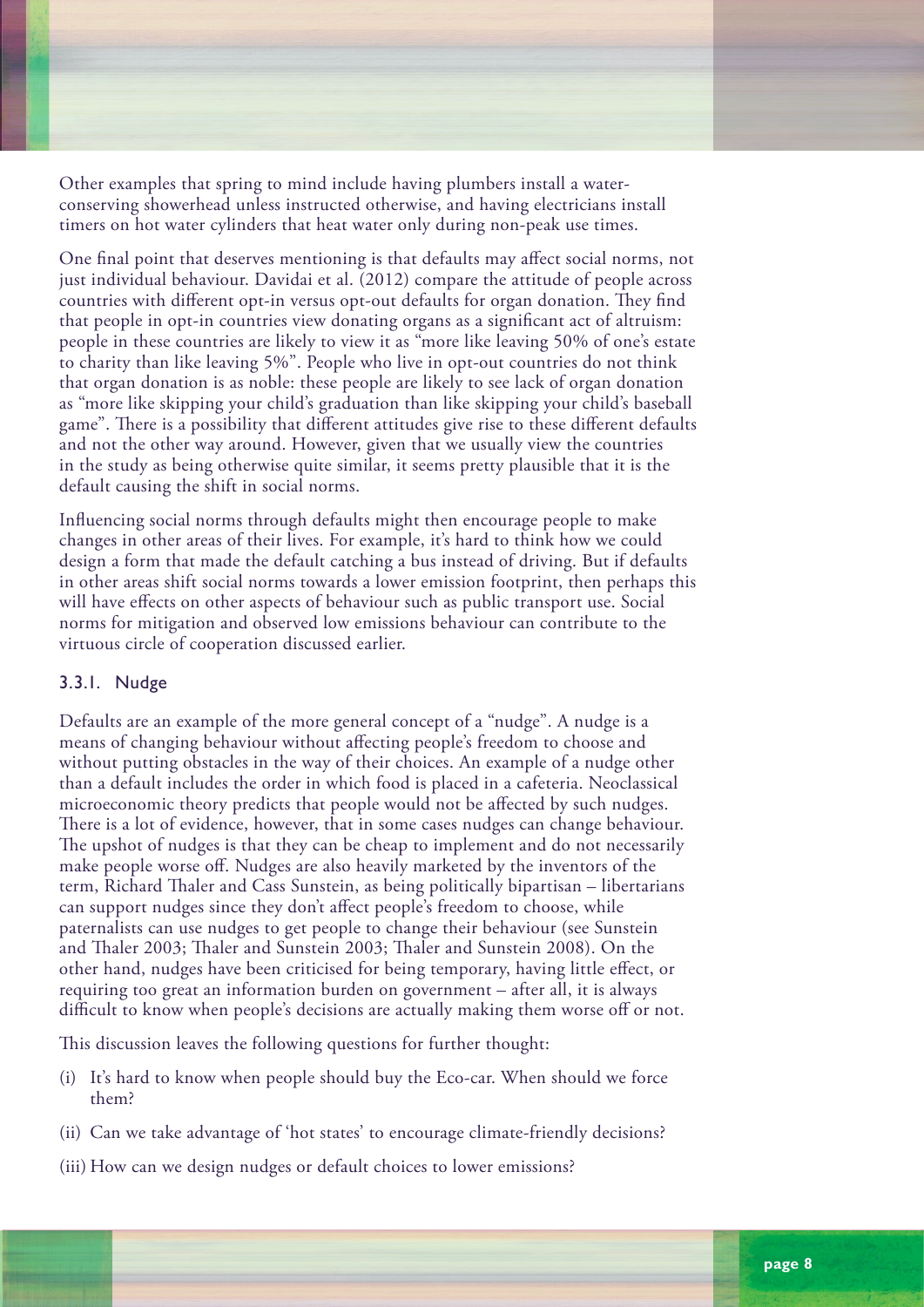



## 4. Conclusion

Effectively addressing climate change, as with any free-rider problem, is difficult. People's tendencies to contribute at least a little to public goods and the existence of conditional cooperators makes solving these problems easier. Any policy that fosters social norms for low emission behaviour can build on this. However, not all mitigation activity faces a free-rider problem. Evidence from behavioural economics shows that we do not always act optimally in our own best interest, and for "irrational reasons" we sometimes make bad decisions. As such, there are some ways we can reduce emissions at virtually no cost, and there is room for various non-pricebased interventions.

## Further Reading

For those of you who would like to read more about behavioural economics and its application to climate change, two of the best sources we've encountered are: the section in chapter 3 on behavioural economics and climate change in the IPCC *Working Group III Report* (Kolstad C et al. 2014, 64–68); and a paper called 'The Role of Behavioural Economics in Energy and Climate Policy' by Pollitt and Shaorshadze (2011)*.* We would also recommend Allcott and Rogers (2012), whose paper looks at the long-run effects of behavioural interventions on energy.

If you are interested in behavioural economics more generally (rather than just its application to climate change), we recommend Dan Ariely's free online Coursera course *A Beginner's Guide to Irrational Behavior* (Ariely 2014)*.* In recent years, several popular books have also been written on behavioural economics. Daniel Kahneman's *Thinking Fast and Slow* (2013) has been especially well received. Finally, an excellent recent paper on time inconsistent preferences is Adams et al. (2014).